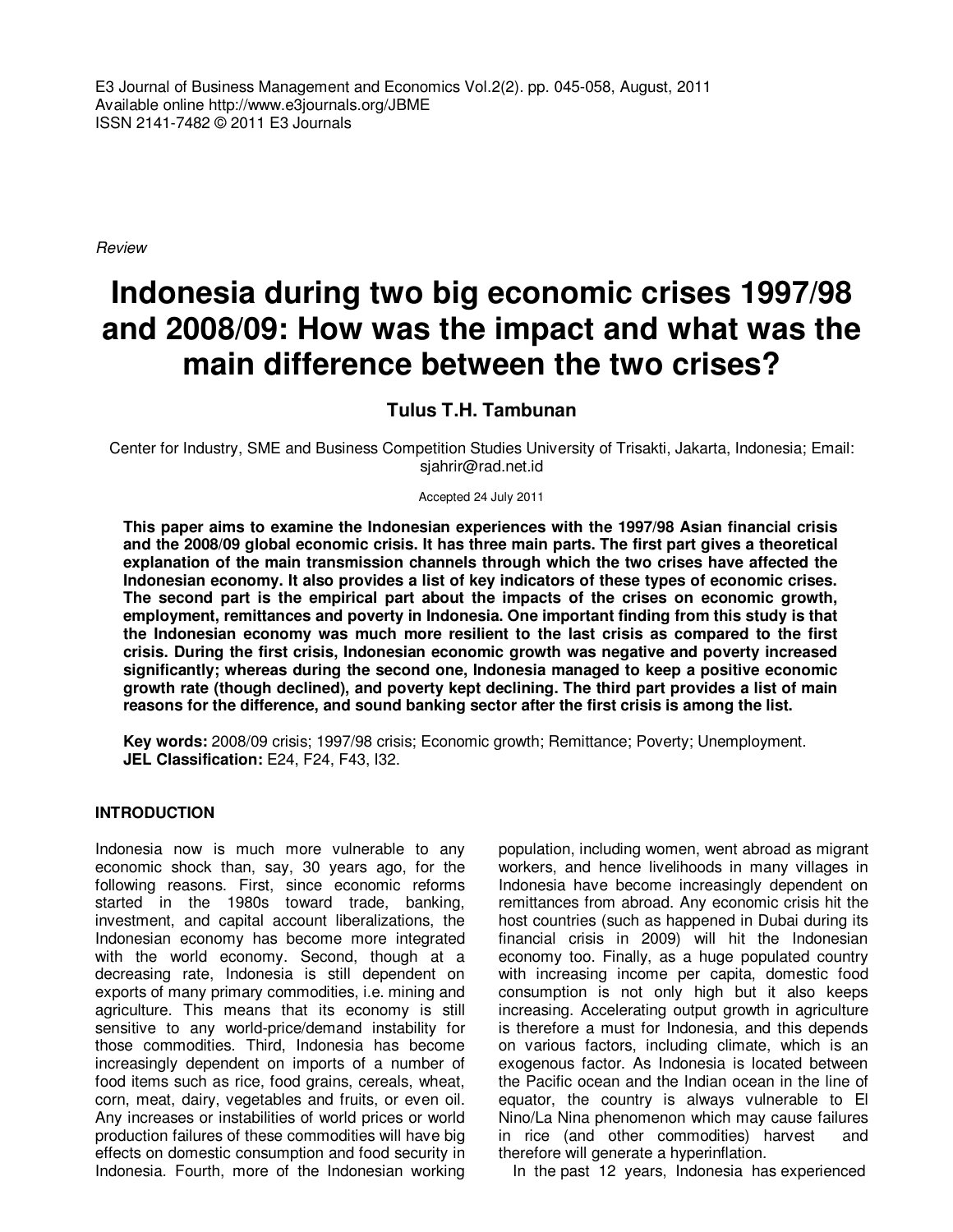

**Figure 1:** Theoretical Explanation on the Transmission Channels of the Effects of the 1997/98 Crisis on the Indonesian Economy

two economic crises, i.e. the Asian financial crisis started by mid. 1997 and reached its peak in 1998, and the global economic crisis in 2008 and 2009. This paper aims to examine the Indonesian experiences with these two crises. It addresses two key questions. First, what were the main transmission channels through which the two crises affected the Indonesian economy. Second, was the impact on the Indonesian economy different between the two crises, and if yes, what made the difference?

The paper has three main parts. The first part gives a theoretical explanation on the main transmission channels through which the two crises have affected the Indonesian economy. The second part examines empirically the impacts of the two crises on the Indonesian economy focusing on economic growth, export, employment, remittances and poverty. The third part gives the most likely reasons that made the impact of the 1997/98 crisis different than that of the 2008/09 crisis.

#### **Main Transmission Channels**

## **The 1997/98 Crisis**

In Indonesia, the 1997/98 Asian financial crisis was triggered by a sudden capital flight from the country which led its national currency, rupiah, to depreciate significantly against the US dollar. The depreciation was soon followed by a national banking crisis and

ended up as a national economic crisis (Rajan 2001). Thus, for Indonesia, the 1997/98 crisis was initialy a currency crisis. Theoretically, its direct impact would be mainly on Indonsian export and import (Figure 1). "By assuming other factors constant, Indonesian export, and hence, production, employment and income in its exporting firms/sectors and in their backward as well as forward linked firms/sectors would increase, and poverty would decline. This is the "export-side effect" of a currency depreciation(Talvi 1997; Obstfeld and Rogoff 1995; Obstfeld 1986, 1996, 1997; Kenen 1996; Krugman 1979, 1996; Radelet and Sachs 1998a,b; World Bank 1998; Berg 1999; Rajan 2001). iii

On the import side, domestic prices of imported consumption and non-consumption goods will also increase. In the case of non-consumption goods (i.e. raw materials, capital and intermediate goods, components/spare parts), as a response to higher prices (in national currency) of these imported goods, two scenarios are possible: (1) imports decline and, consequently, total domestic production and employemnt would drop, and poverty would grow; or (2) imports may stay constant, but, consequently, domestic production cost would increase and finally it would lead to higher domestic inflation and more poverty. This is the "import-side effect" of a currency depreciation.

The rupiah depreciation would also make the value in rupiah of foreign debts (in foreign currency against which rupiah has depreciated) owned by domestic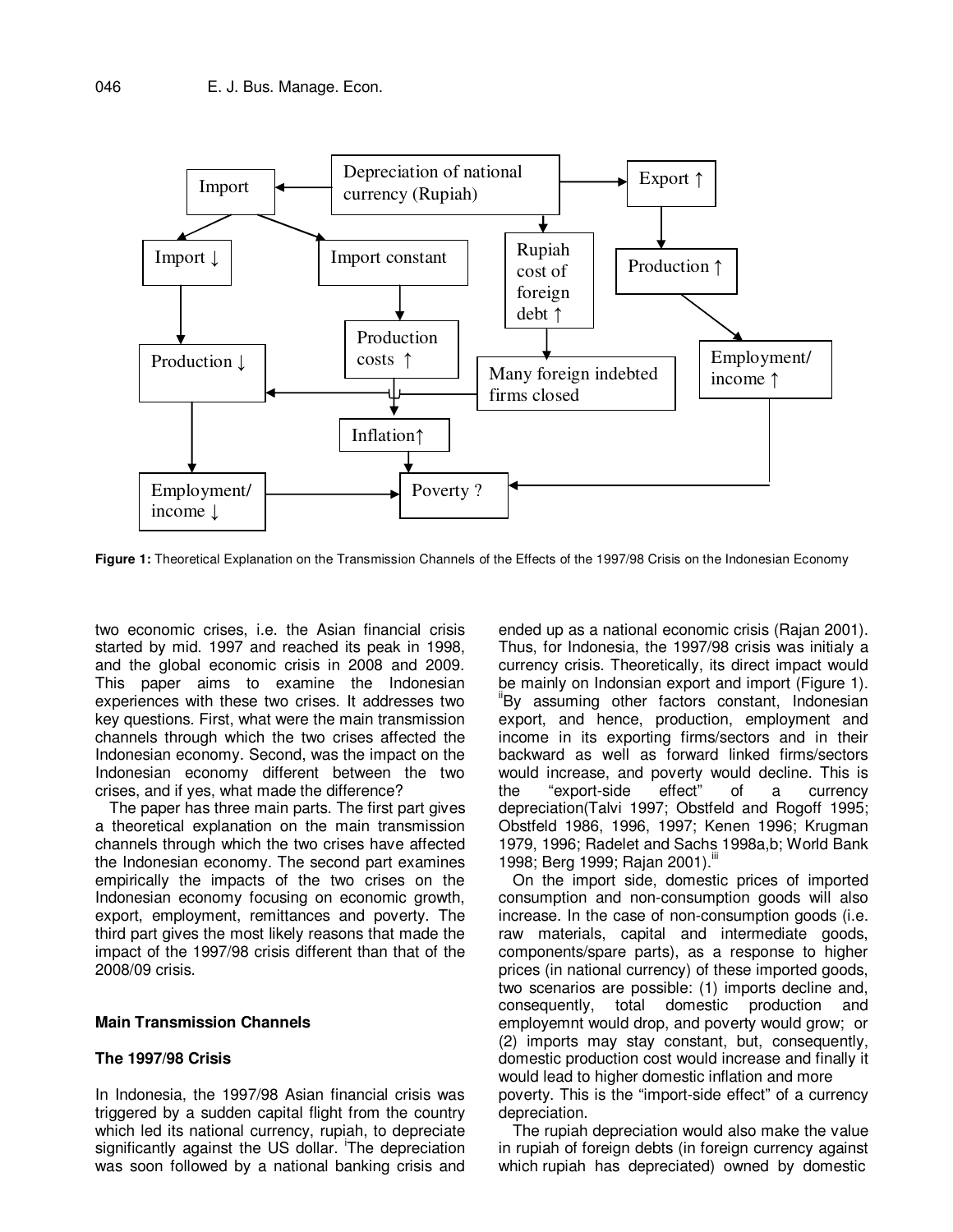firms to rise. Many highly foreign indebted domestic firms would face a serious financial crisis. If many of them have to reduce their production or even collapse, domestic total production and employment would then further decline, and more poverty as the result . This can be called as the foreign loan costside effect of a currency depreciation. $\mathbb{I}^{\mathbb{N}}$ 

During the crisis, domestic interest rate also increased significantly as the result of the Indonesian monetary authority's direct response to stop capital flight and rupiah to fall further. Theoretically, higher interest rate would reduce credit demand on one hand, and, increase non-performing loan (NPL) of highly indebted firms, on the other hand. The increase in total number of domestic firms with high NPL together with bank panic would make the banking sector to collapse and credit scarce. So, the combination of the rupiah depreciation and the banking collapse (caused by higher interest rate) would hit not only higly import-depending firms but also high bank loans-depending firms. Further, this would lead to domestic inflation, unemployment, and increase in poverty. This can be called as the "domestic loan cost-effect" of a currency depreciation (Tambunan, 2010; Corsetti 1998; Corsetti et al. 1999a, b, 2001; Chinn and Kletzer 2000).

Thus, with the many possibilities that can happen as a result of currency depreciation as explained above, the overall net impact of a national currency depreciation on poverty can be thus positive, negative or even no effect at all. It would depend much on whether the export-side effect (positive) is larger, equal to or smaller than the combination of the import-,foreign loan cost-, and domestic loan costside effects (negative) of the depreciation. The key issue here is the response in the export-side. The question is that when the rupiah is weakening, would export increase significantly that it can overcompensate the negative import- and loan costsside effects. The answer is that it would depend at least on two main factors. First, the proportion of imported inputs in the export products, because it would determine to what extent the price competitiveness of the products would increase when rupiah depreciates. Second, domestic production capacity of the export goods, which determines to what extent the production would increase when their price competitiveness increases (Tambunan,2010).

# **The 2008/09 Crisis**

The 2008/2009 crisis has been called by many economists as the most serious economic or financial crisis since the great depression in the 1930s. The crisis impacted many countries through various channels: exports, investment (including foreign

direct investment/FDI) and remittances (Chhibber et al., 2009; Griffith-Jones and Ocampo 2009; IDS 2009). viHowever, for Indonesia and many other developing countries the most important channel was export. Retrenchments mounted in many export-oriented manufacturing firms in these countries, while working time fell along with increased downward pressure on wages. Also many employees in these firms were laid off and many of them migrated back to rural areas and shifted to informal and vulnerable employment.

For Indonesia and most other affected countries, the 2008/09 crisis was therefore considered primarily as a world demand/export market crisis. Theoretically, as illustrated in Figure 2, this kind of shock would affect the economy of these countries at the first stage through its effects on domestic exportoriented firms. It leads further to less production and employment in these firms and in other related firms. The employment reduction causes decline in incomes of many households and it would result further in lower market demands for goods and services and hence production cuts in many industries/sectors. Finally, unemployment and poverty would increase (Tambunan,2010).

In large countries like Indonesia which consists of many islands or regions (i.e. provinces, districts and subdistricts), the impact may vary by region, or even the impact in some regions within the country may be more severe than at the national level. For instance, if the decline in average household income in Java island (where most export-oriented manufacturing industries are located) is higher than that in the rest of the country and the proportion of the affected households in Java is significantly large, then total income in Java would decline faster than that in the rest of the country, ceteris paribus.

By assuming that other factors do not change, if remittance inflows to Java from foreign countries also affected by the crisis also decline, then the income in Java would drop further. If remittances to other regions outside Java also decline, then the national income or the economic growth rate would decrease. In other words, if only one region in Indonesia was affected by the crisis and the region's economy is not significantly important to the national economy based on gross domestic products (GDP) distribution by region, the effect at the national level might be insignificant, even if the impact in that particular region was significant. On the other hand, if Java is the highest Indonesia's GDP contributor, even a small impact of the crisis on Java would produce a serious shock for the national economy.

Thus, depending on: (1) the importance of the affected export commodities in Indonesia's total export; (2) the importance of the commodities and their related sectors (through backward and forward production linkages) in the economy of the regions of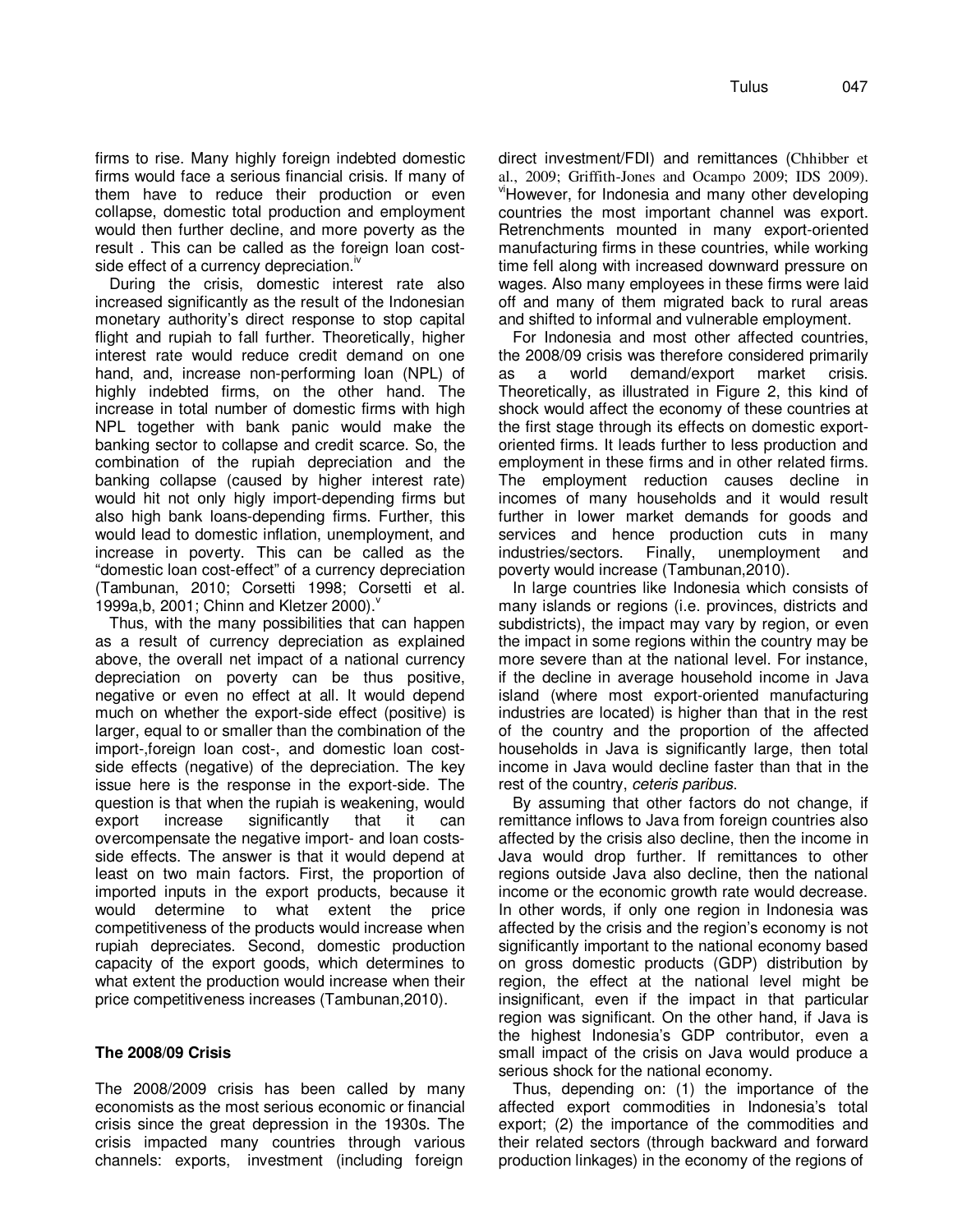

**Figure 2:** Theoratical Explanation of Transmission Channels of the Effects of the 2008/09 Crisis on the Indonesian Economy

origin; (3) the importance of the regions' economy in the Indonesian economy; and (4) the crisis-coping measures taken by the affected firms to mitigate the effect of the crisis, the impact or outcome of the 2008/09 crisis on the Indonesian economy and hence poverty can be large or small. Therefore, as an analytical approach, the impact of the crisis on Indonesia's economy and poverty should be examined by analysing the followings: (a) export commodities which have been hit by the crisis; (b) regions/provinces where those commodities are concentrated; (c) linkages of those commodities with the rest of the economy; and (d) types of workers and their households who are mostly affected in those agricultural subsectors and in those regions in general.

However, since there is no data on Indonesian export commodities by region/province and especially no information about economic linkages between commodities and other regional sectors, the above proposed analytical approach can not be carried out in this study.

## **SUMMARY**

From the above discussion, Table 1 summarizes the key transmission channels through which the 1997/98 and 2008/09 crises affected the Indonesian economy. With respect to the 1997/98 crisis, the key transmission channels through which the crisis affected the Indonesian economy were changes in total exports and imports and in total rupiah costs of domestic and foreign debts. Regarding its impact on poverty, the next transmission channels were changes in employment, income and inflation rate. Since the banking sector collapsed and interest rate increased during the crisis period (as discussed before), changes in credit and interest rate should also be considered as transmission channels. With respect to the 2008/09 crisis, the key transmission channels were changes in total exports, remittances, output, and employment or income.

Regarding the time that the effect reveals, the channels can be ranked as the first channel (\*), that is the first revealed effect of a crisis, the second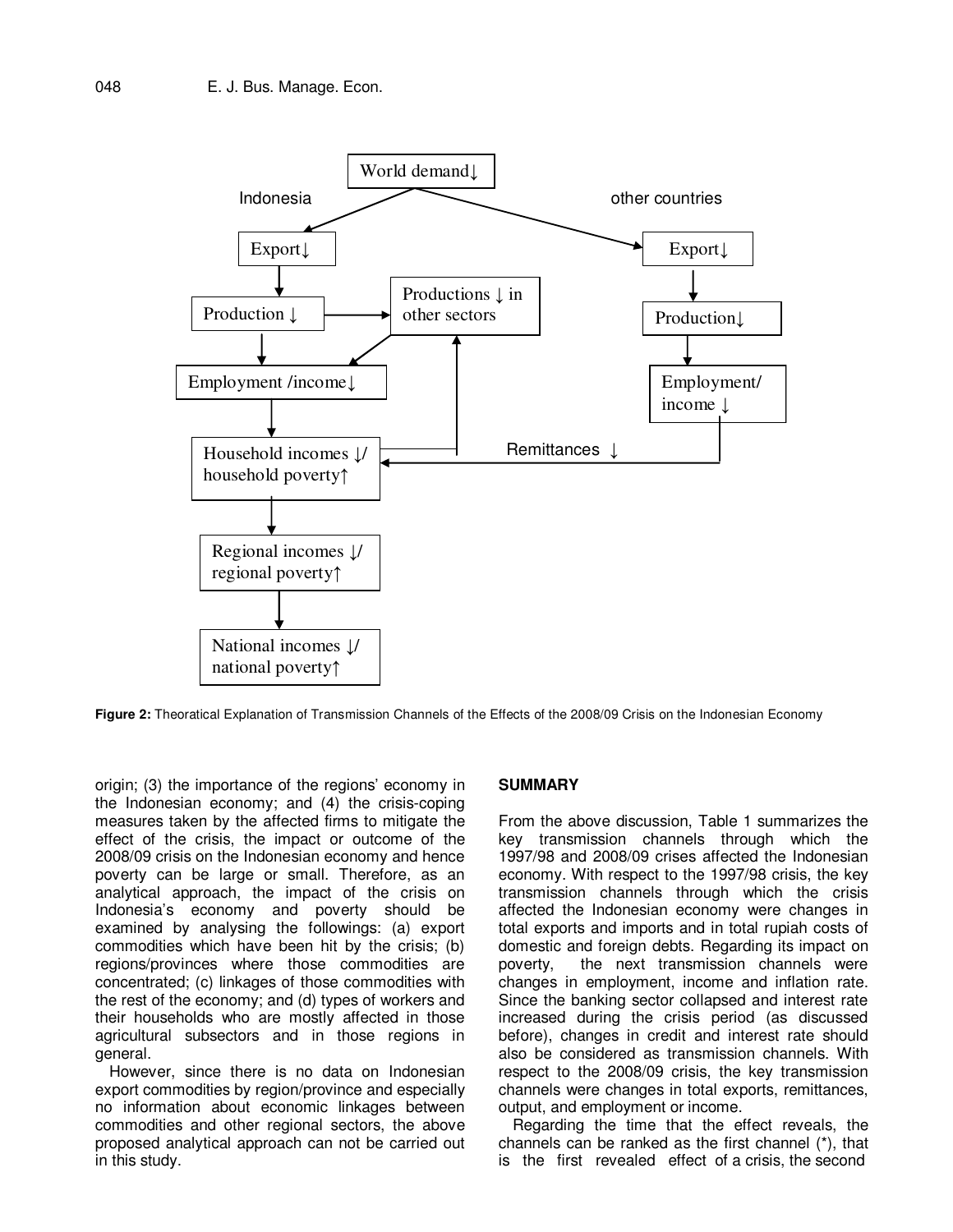| Period  | Known as                  | <b>Type of Economic Crisis</b>                     | <b>Main Transmission Channels</b> |  |  |
|---------|---------------------------|----------------------------------------------------|-----------------------------------|--|--|
| 1997/98 | Asia Financial<br>Crisis  | Currency crisis (National<br>currency depreciated) | Export*                           |  |  |
|         |                           |                                                    | Import*                           |  |  |
|         |                           |                                                    | Credit*                           |  |  |
|         |                           |                                                    | interest rate*                    |  |  |
|         |                           |                                                    | Output**                          |  |  |
|         |                           |                                                    | Employment***                     |  |  |
|         |                           |                                                    | income***                         |  |  |
|         |                           |                                                    | Inflation***                      |  |  |
| 2008/09 | Global Economic<br>Crisis | World demand/export crisis                         | Export*                           |  |  |
|         |                           | (world demand declined)                            | Remittances*                      |  |  |
|         |                           |                                                    | Output**                          |  |  |
|         |                           |                                                    | Employment***                     |  |  |
|         |                           |                                                    | income***                         |  |  |

**Table 1:** Main Transmission Channels of the Effects of the 1997/98 and 2008/09 Economic Crises

**Table 2:** Main Indicators of the 1997/98 Crisis and 2008/09 Crisis

| <b>Type of crisis</b>     | <b>Main Indicators</b>                |  |  |
|---------------------------|---------------------------------------|--|--|
| Currency crisis (1997/98) | Export by sector and region           |  |  |
|                           | Import by sector and region           |  |  |
|                           | Domestic loans by sector and region   |  |  |
|                           | Foreign loans by sector and region    |  |  |
|                           | Output by sector and region           |  |  |
|                           | Empoyment by sector and region        |  |  |
|                           | Household income by sector and region |  |  |
|                           | Poverty by region                     |  |  |
| Export crisis (2008/09)   | Export by sector and region           |  |  |
|                           | Output by sector and region           |  |  |
|                           | Empoyment by sector and region        |  |  |
|                           | Household income by sector and region |  |  |
|                           | Remittances by region                 |  |  |
|                           | Poverty by region.                    |  |  |

channel (\*\*), i.e. the second effect revealed after the first one, and the third channel (\*\*\*), and so on. However, when an economic crisis occurs its effects may take place through more than one channels simultanously, depending on type of the crisis. For example, the currency crisis has two first transmission channels simultanously namely export and import: when rupiah is depreciating, theretically, both export and import would change directly and simultanously.

# **Key Indicators**

An economic crisis has not only main transmission channels, but also main indicators for monitoring the

impacts of the crisis. Table 2 provides lists of main indicators for each of the two crises. For the 1997/98 crisis which was a currency crisis, the main indicators are export and import (in volume or value), costs of loans in rupiah from both domestic and foreign sources, output (volume or value), total employment (or unemployment), household incomes, and poverty. These are also the main indicators for the 2008/09 crisis which was a world demand or an export crisis, but without costs of loans and with one extra indicator, namely total remittances. Since the impact of an economic crisis on domestic economy may vary by region and sector, all indicators should therefore be based on disaggregated data by region (e.g. province, district or subdistrict) and sector (e.g. agriculture, industry manufacturing, mining, etc.)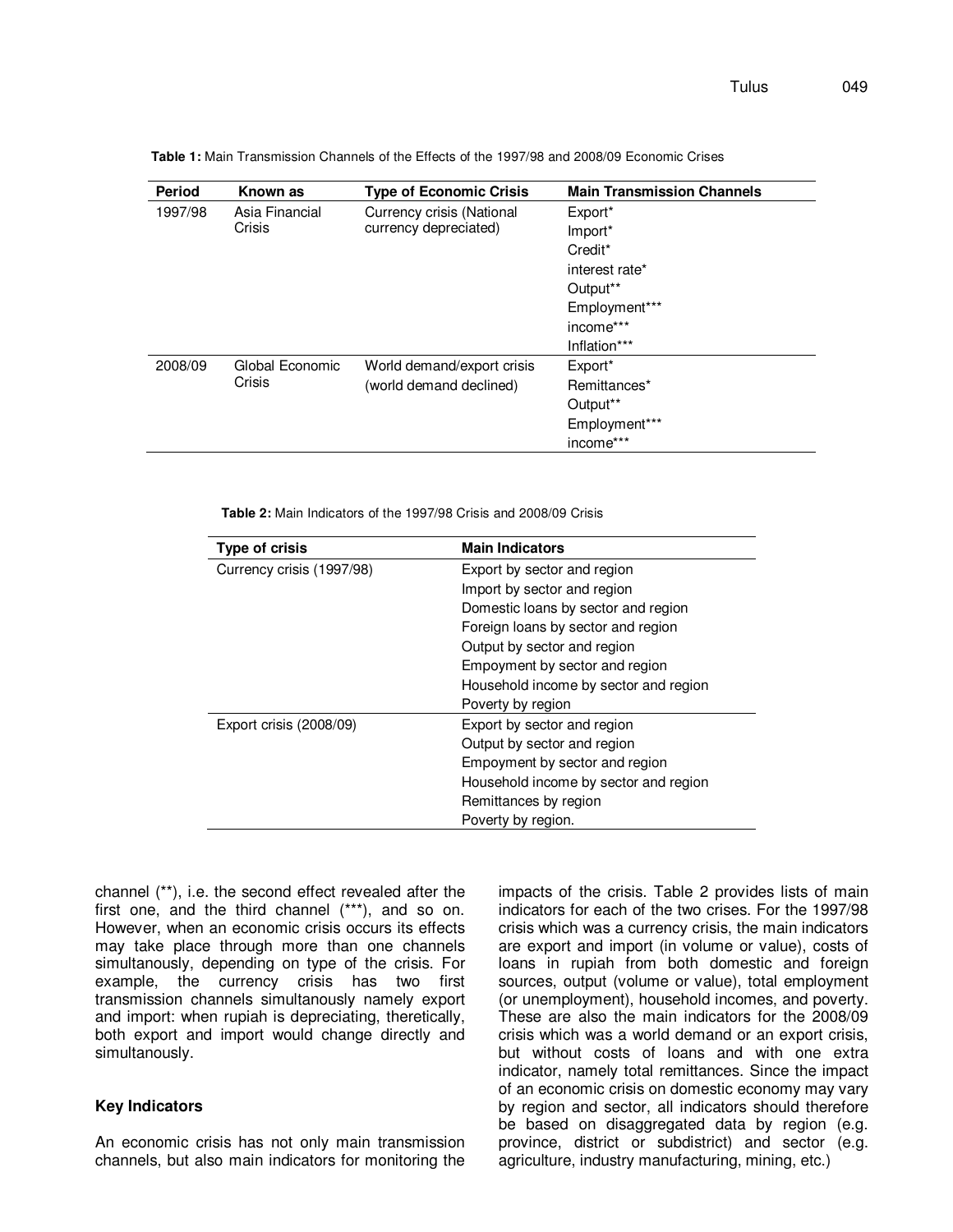

**Figure 3:** Indonesian GDP Growth rate during the 1997/1998 Crisis Source: Statistical Yearbook of Indonesia (various years), Indonesian National Agency of Statistics (BPS) (www.bps.go.id).



**Figure 4:** Development of Indonesian Income per Capita during the 1997/98 Crisis Period (US dollar). Source: Statistical Yearbook of Indonesia (various years), BPS (www.bps.go.id).

# **Empirical Analysis of the Impacts**

#### **The 1997/98 Crisis**

The 1997/98 crisis hit many countries especially in East and Southeast Asia including Indonesia, Thailand, Singapore, Malaysia, Philippines and South Korea. However, the impact varied by country. Indonesia together with South Korea were among the most severely affected ones. The Indonesian economy had plunged into a deep recession in 1998 with overall growth at minus 13.7 per cent (Figure 3). The worst declines were in the construction sector (- 39.8 per cent), financial sector (-26.7 per cent), trade, and hotel and restaurant (-18.9 per cent). Other sectors, which had large contractions, were manufacturing (-12.9 per cent) and transport and communication (-12.8 per cent). Mining and other services sectors experienced a contraction of about 4.5 per cent. The agricultural and utility sectors still experienced positive growth at about 0.2 per cent and 3.7 per cent respectively (Feridhanusetyawan, et al., 2000). The crisis also led to a significant drop in income per capita (Figure 4) and a significant increase in poverty rate (Figure 5). All this evidence may suggest that the rupiah depreciation was more negative rather than positive for the Indonesian economy (Tambunan, 2010).

The increase in poverty and the decline in income per capita were consistent with output contractions in many sectors as expained before. There were three main reasons why the rupiah depreciation had caused a serious decline in Indonesia's aggregate output. First, despite the fact that Indonesia had adopted an import substitution strategy during the New Order era (1966-1998) Indonesia, especially the manufacturing industrty, has been increasingly dependent on imported capital and intermediate goods, components and spareparts and some processed raw materials. So, the rupiah depreciation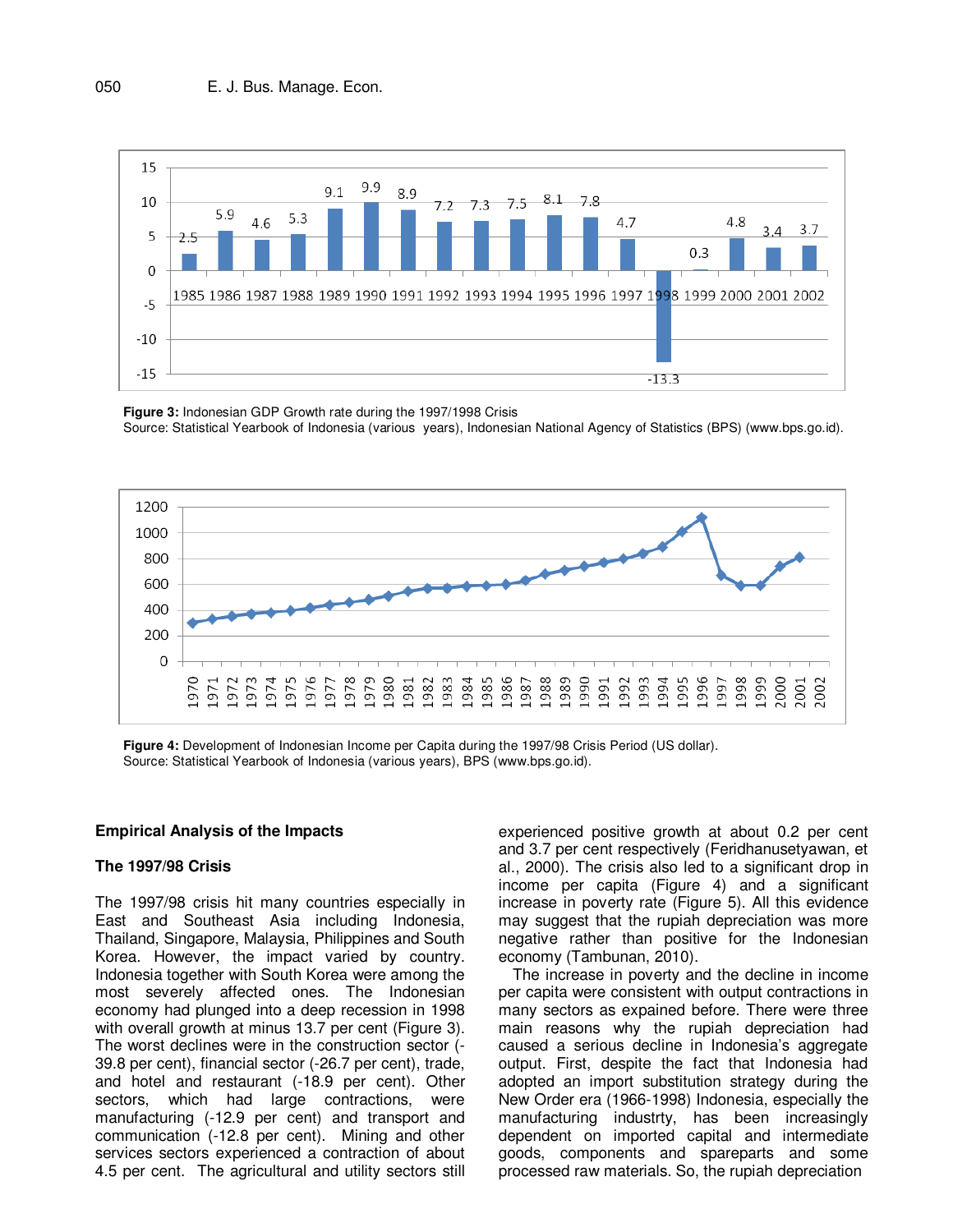Tulus 051



**Figure 5:** Poverty rate in Indonesia During the 1997/98 Asian Financial Crisis; Source: BPS (2009c).

prevented many export-oriented firms from gaining better world price competitiveness, while, on the other hand, many domestic market-oriented firms had to close down or to cut their production volume because they could not purchase any more very expensive imports. Second, many firms, expecially conglomerates, during that era had borrowed a lot money from foreign capital markets; mostly were short-term loans. They went bankrupt when rupiah depreciated and many other firms which had business relations with them were also in serious trouble. Third, the national banking sector was also collapsed. By the end of 1997 a total of 16 commercial banks were closed down, and access to credit then became very difficult and interest rate increased significantly. This has contributed significantly to output contractions in many sectors (Tambunan, 2010).

There is some evidence that the crisis not only increased poverty but also reduced the quality and supply of education and health services. Chhibber et al., (2009) report that the crisis decreased enrolment rates among children aged 8-13 years and increased enrolment rates among children aged 14-19 years, although these changes were small, just about one percentage point of enrolment. The impact on school enrolment, however, varied by region suggesting that different regions in the country may have experienced it differently with the crisis. Another important study is a 1999 report issued by the Australian Agency for International Development (AusAID). It shows that the crisis had numerous adverse health impacts in Indonesia, including: (1) declines in, respectively, personal and government expenditures on primary care. The use of health

services for primary care also declined; (2) decline in purchases of medicines; (3) declines in DTP3 immunization rates and polio rates. Vitamin A supplementation also fell. The declines most likely occurred among the poorer populations; (4) decline in the lowest wealth quintile in child visits to health facilities; (5) a halt in the 1990s downward trend in infant mortality; and (7) mortality increases (AusAid, 1999).

# **The 2008/09 Crisis**

Up to the end of 2008, countries like Thailand, Malaysia, Singapore, Philippines and Indonesia still showed some resilience towards the crisis. However in the first quarter of 2009, they experienced deteriorating economic performance, except Indonesia (Figure 6). Singapore suffered the most and recorded -8.9 per cent in real GDP growth rate (year-on-year basis) in the first quarter of 2009. This was not surprising, given the fact that as a small economy, Singapore is fully integrated with the global market for goods, services and finance. Consequently, its economy is fully sensitive to any external economic shocks. The country's economy then started to recover with positive growth again in the third quarter. Similarly with Singapore was Thailand which has also been seriously hit by the crisis since the third quarter of 2008 and the economy contracted by 7.11 per cent in the first quarter of 2009. Thailand achieved again positive growth in the last quarter of 2009. Malaysia which experienced a slightly positive growth of around 0.1 per cent in the last quarter of 2008, also suffered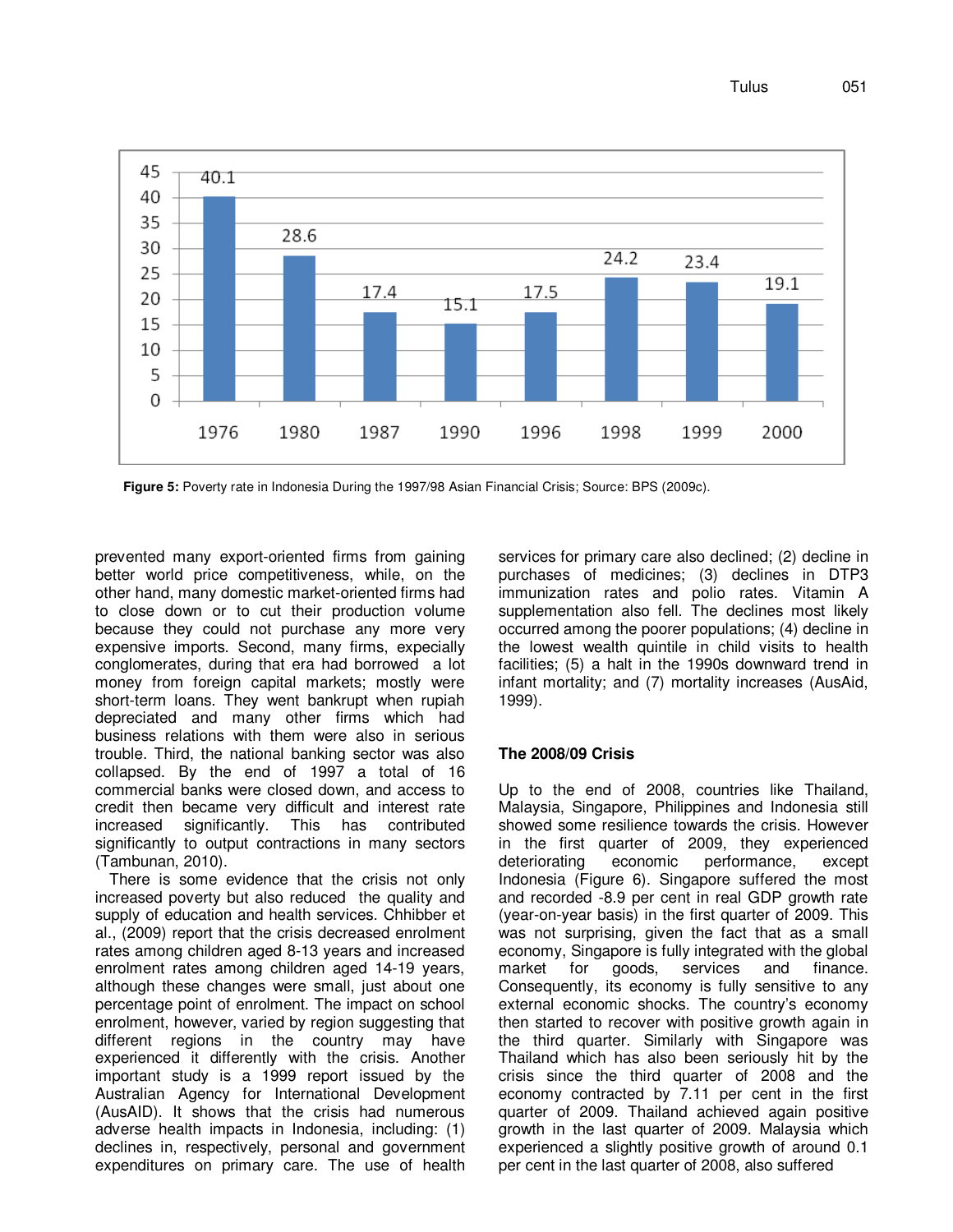

**Figure 6:** Economic Growth Rate in Selected ASEAN member countries, 2008 and 2009 (% change year-on-year) Sources: World Bank database (country indicators) (http://web.worldbank.org/WBSITE EXTERNAL/COUNTRIES/).



**Figure 7:** Indonesian Annual Economic Growth 2004-2009 (%) Source: Statistical Yearbook of Indonesia (various years), BPS (www.bps.go.id).

economic contraction by 6.20 per cent in the first quarter of 2009. Meanwhile, Indonesia and the Philippines managed to keep positive growth though at declining rates during the crisis period. In the first quarter of 2009 Indonesia achieved 6.2 per cent growth, but in the last quarter it was lower at 5.2 per cent.

While the economy of other countries in the group was deteriorated significantly especially during the first months in 2009, Indonesia has not only positive but also slightly higher GDP growth rates during the second and third quarters of 2009. In overall, however, official data (National Agency of Statistics/BPS) show that the growth rate of Indonesian economy was at around 4.5 percent,

much lower than the growth rate achieved in 2008 (Figure 7). This may suggest that the Indonesian economy was also affected by the world economic recession in 2008/09, but nevertheless the country was able to keep postive economic growth rates during the crisis period.

Further as shown in Table 3, besides Indonesia, there were other few countries in the region e.g. China, India, Pakistan and Bangladesh which also managed to mitigate the impact of the crisis on their domestic economy. Interestingly, the table shows that within the developing world, countries in Asia and the Pacific region performed much better than those in other parts of the world during the crisis. Of course, many explanations can be thought of, including that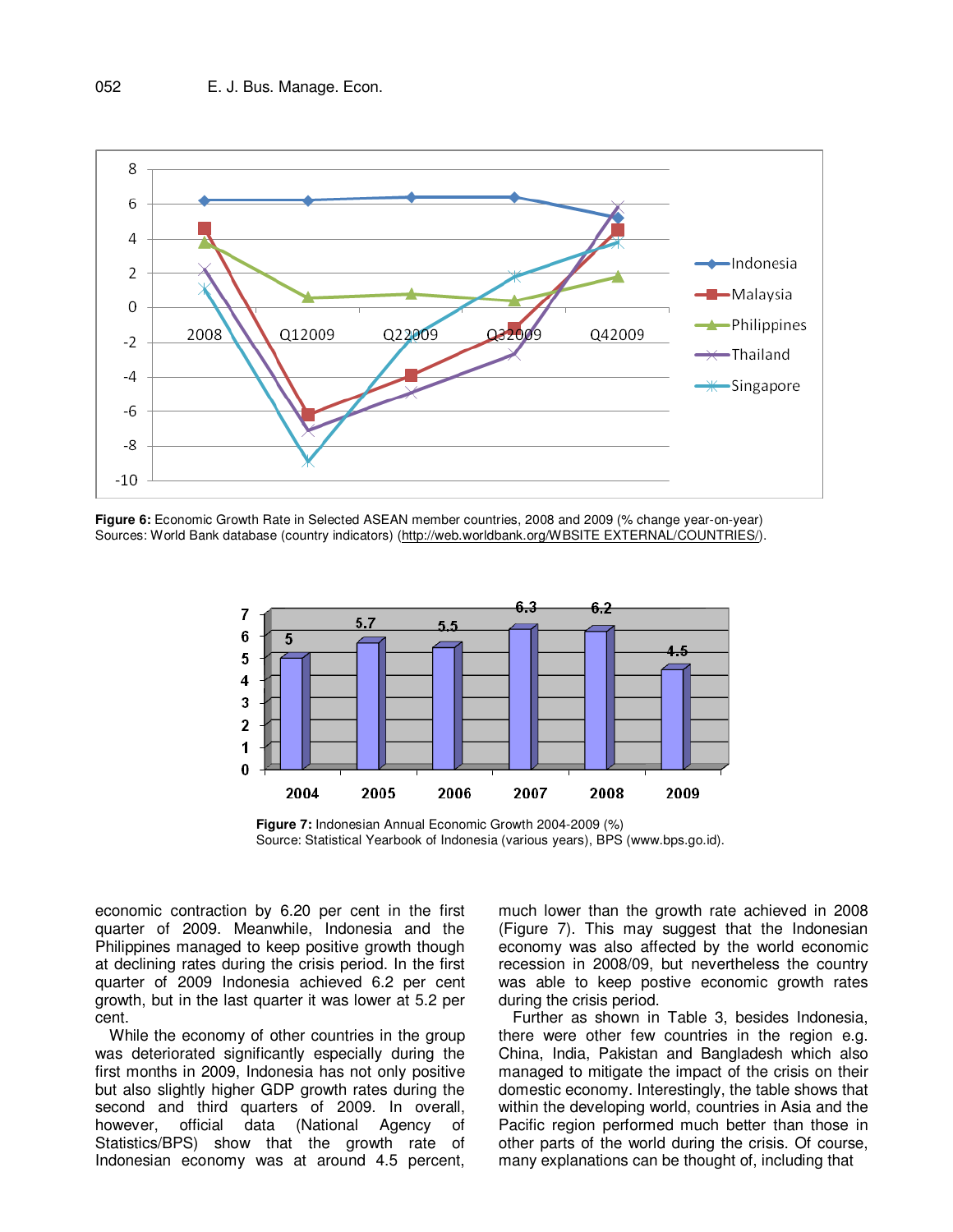| Region                       | 2007 | 2008 | 2009   |
|------------------------------|------|------|--------|
| East Asia and Pacific        | 11.4 | 8.0  | 6.8    |
| -PRC                         | 13.0 | 9.0  | 8.4    |
| -Indonesia                   | 6.3  | 6.2  | 4.5    |
| -Thailand                    | 4.9  | 2.2  | $-2.7$ |
| Europe and Central Asia      | 7.1  | 4.2  | $-6.2$ |
| South Asia                   | 8.5  | 5.7  | 5.7    |
| -India                       | 9.1  | 6.1  | 6.0    |
| -Pakistan                    | 5.7  | 2.0  | 3.7    |
| -Bangladesh                  | 6.4  | 6.2  | 5.9    |
| Latin America and Caribbean  | 5.5  | 3.9  | $-2.6$ |
| Middle East and North Africa | 5.9  | 4.3  | 2.9    |
| Sub-Saharan Africa           | 6.5  | 5.1  | 1.1    |

**Table 3:** Economic Growth in the Developing World by Region, 2007-2009

Source: World Bank (2010a).



**Figure 8:** Total Number of Indonesian Overseas Workers, 2000-2008 (000 persons) Source: Yudo et al.(2009)

the variation in the impact of this kind of crisis on domestic economy is strongly related to the degree of integration of the particular country with the world economy. Rapidness and effectiveness of crisiscoping policy measures in the partuicular country may also have played an important role.

With respect to remittances, according to ILO (2009) the number of Indonesian workers abroad had been on an upward trend until the crisis deepened in mid 2009. Yugo et al., (2009) provide data which show that the number of Indonesian workers that departed overseas increased with 258,000 workers by the end of December 2008 or around 54 percent as compared to the end of September 2008 with 168,000 workers. However, the total Indonesian workers tat went abroad in 2008 was less than in 2007 (Figure 8). However, according to Yugo, et al., (2009) estimation, total remittances inflows from overseas Indonesian workers declined slightly to approximately US\$1.589 billion in the end of first quarter of 2009 from US\$1.61 billion in December 2008. It is not sure whether the less number of Indonesian overseas workers in 2008 compared to 2007 or the slight decline in remittances inflows was caused by the crisis?

With respect to the impact of the crisis on employment, according to ADB (2009), unemployment in many Asian developing countries increased during the 2008/09 crisis, particularly in the more export-dependent economies of Hong Kong,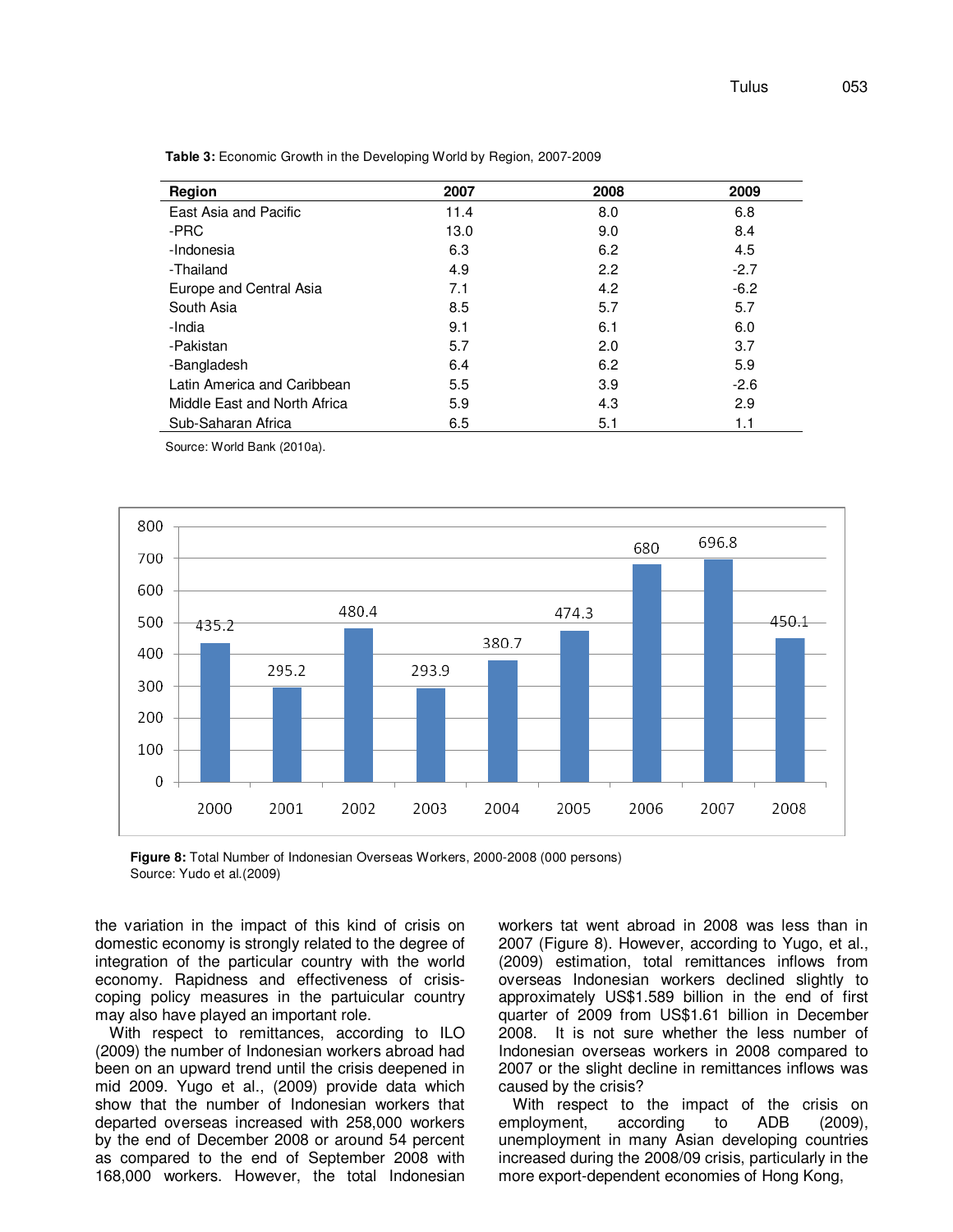

**Figure 9:** Number of Laid off and homed workers in the formal sector, 31 December 2008-4 December 2009 Source: Ministry of Manpower and Transmigration, and BPS (www.bps.go.id/sakernas).



**Figure 10:** Open Unemployment Rate, 2005–2009 (%) Source: BPS (www.bps.go.id/sakernas).

China; Singapore; and Taipei,China. In Indonesia, the number of workers dismissal and homed in the formal sector steadily increased during end December 2008 and early December 2009 (Figure 9). While, according to ILO (2009), the crisis prompted a steep fall in the growth of wage employment, which grew by about 1.4 percent during the period of February 2008-February 2009, compared to 6.1 percent during the same period in the previous year.

But, surprisingly, open unemployment has not increased significantly in that period. Even, it declined between February-August 2009 (Figure 10). One

explanation is that Indonesia has a large informal sector which absorbed laid-off employees from crisisaffected firms in the formal sector. In other words, the impact of the crisis on Indonesia's labour market was not the significant increase in open employment but in disguised unemployment working in the informal sector.

Finally, the impact of the crisis on poverty in Indonesia was the most concern in that time. As shown before, in the aftermath of the 1997/98 crisis, poverty increased dramatically from around 17.47 per cent in 1996 to about 24.23 per cent in 1998, when the crisis reached its climax. However, in 1999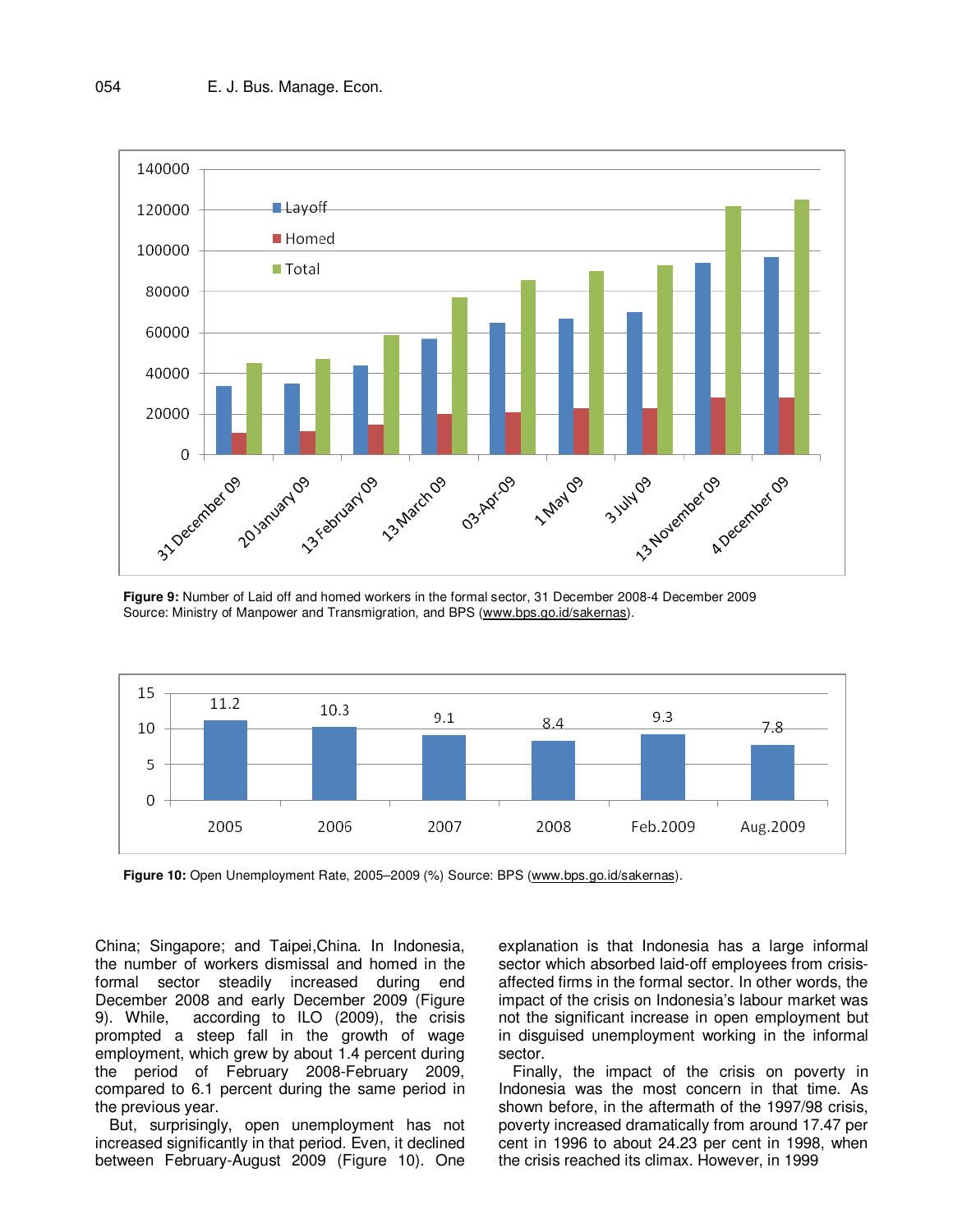| Year    |        | <b>Number of Poor (million)</b> |              | Percentage of poverty (%) |              |       |
|---------|--------|---------------------------------|--------------|---------------------------|--------------|-------|
|         | Urban  | <b>Rural</b>                    | <b>Total</b> | Urban                     | <b>Rural</b> | Total |
| 2000    | 12.30  | 26.40                           | 38.70        | 14.60                     | 22.38        | 19.14 |
| 2001    | 8.60   | 29.30                           | 37.90        | 9.76                      | 24.84        | 18.41 |
| 2002    | 13.30  | 25.10                           | 38.40        | 14.46                     | 21.10        | 18.20 |
| 2003    | 12.20  | 25.10                           | 37.30        | 13.57                     | 20.23        | 17.42 |
| 2004**  | 11.40  | 24.80                           | 36.10        | 12.13                     | 20.11        | 16.66 |
| 2005**  | 12.40  | 22.70                           | 35.10        | 11.68                     | 19.98        | 15.97 |
| 2006*   | 14.49  | 24.81                           | 39.30        | 13.47                     | 21.81        | 17.75 |
| 2007*   | 13.56  | 23.61                           | 37.17        | 12.52                     | 20.37        | 16.58 |
| 2008*   | 12.77  | 22.19                           | 34.96        | 11.65                     | 18.93        | 15.42 |
| 2009*   | .11.91 | .20.62                          | .32.53       | .10.72                    | .17.35       | 14.15 |
| $2010*$ | .11.10 | 19.93                           | 31.02        | .9.87                     | 16.56        | 13.33 |
| $2011*$ |        | $\cdots$                        | $\cdots$     |                           |              | 12.49 |

**Table 4:** Poverty in Indonesia, 2000-2011

Note: \*= March;\*\* February; Source: BPS (www.bps.go.id).

poverty started to decline gradually, though first very slightly up to 2005. In 2006 due to the high increase in world fuel prices and as Indonesia has become increasingly dependent on imports of oil, the poverty rate increased again on average between 1.8 percentage point per year or about 4.2 million people fell into poverty between the period 2005-2006. Only after some policy adjustments and macroeconomic stabilization, the poverty rate started to decline again in 2007. In relative terms, the poverty rate in 2007 was the same as that before the 1997/98 crisis. However, in absolute terms, the number of those living under the current poverty line was still higher than that in the pre-1997/98 crisis period. During the 2008/09 crisis, poverty rate kept declining (Table 4), which may suggest that in overall the crisis did not have a negative impact on poverty in Indonesia (as compared to the 1997/98 crisis).

## **Main Factors that Made the Difference**

By now it is well known that Indonesia was not only weathering the 2008/09 global economic crisis better than most other countries, but it was also much different than during the 1997/98 Asian financial crisis. The World Bank concludes the following: One year after the global financial crisis and economic downturn, Indonesia's economy appears to be broadly back on track. Economic activity has been picking up, inflation has remained moderate, financial markets have risen, and the newly reelected government, having established the strong fundamentals that supported Indonesia through the global crisis, appears to be now gearing up for new investments in Indonesia's physical infrastructure, human services and institutions of state. Indonesia seems well-positioned to get back on its pre-crisis growth trajectory, with the possibility of further acceleration and more inclusive growth (World Bank, 2009a).

Was the difference because the Indonesian government's response this time was quickwe or was better prepared than during the 1997/98 crisis, or were there other factors? There are various reasons, and the most important ones are the followings ( World Bank, 2009b, 2010b; Djaja 2009; Zavadjil 2009 and ADB 2009, 2010a ):<sup>vii</sup>

From a regional perspective, the Indonesian economy performed well in the years before 2008 (with one of the best growth rates in Asia after the 1997/98 Asian crisis up to 2008, particularly during the period 2005-2008); the banking sector remained in good health (which was not the case in the years before the 1997/98 Asian economic crisis), although bank lending growth reduced in line with the slowing economy; consumer prices kept stable, allowing the Indonesian central bank, Bank Indonesia, to loosen monetary policy (which is important to keep consumption growth); Indonesia's external position remained sound, the country's significant external financing obligations are being met, and foreign exchange reserves have risen slightly; Indonesia's public finances are strong (which was not the case during the 1997/98 Asian crisis), allowing policy makers to quickly move to offset the global downturn's effects on Indonesia with a fiscal stimulus; also based on the experience of the 1997/98 crisis, cautious policies by Indonesia's government, banks, and corporations, over the past decade have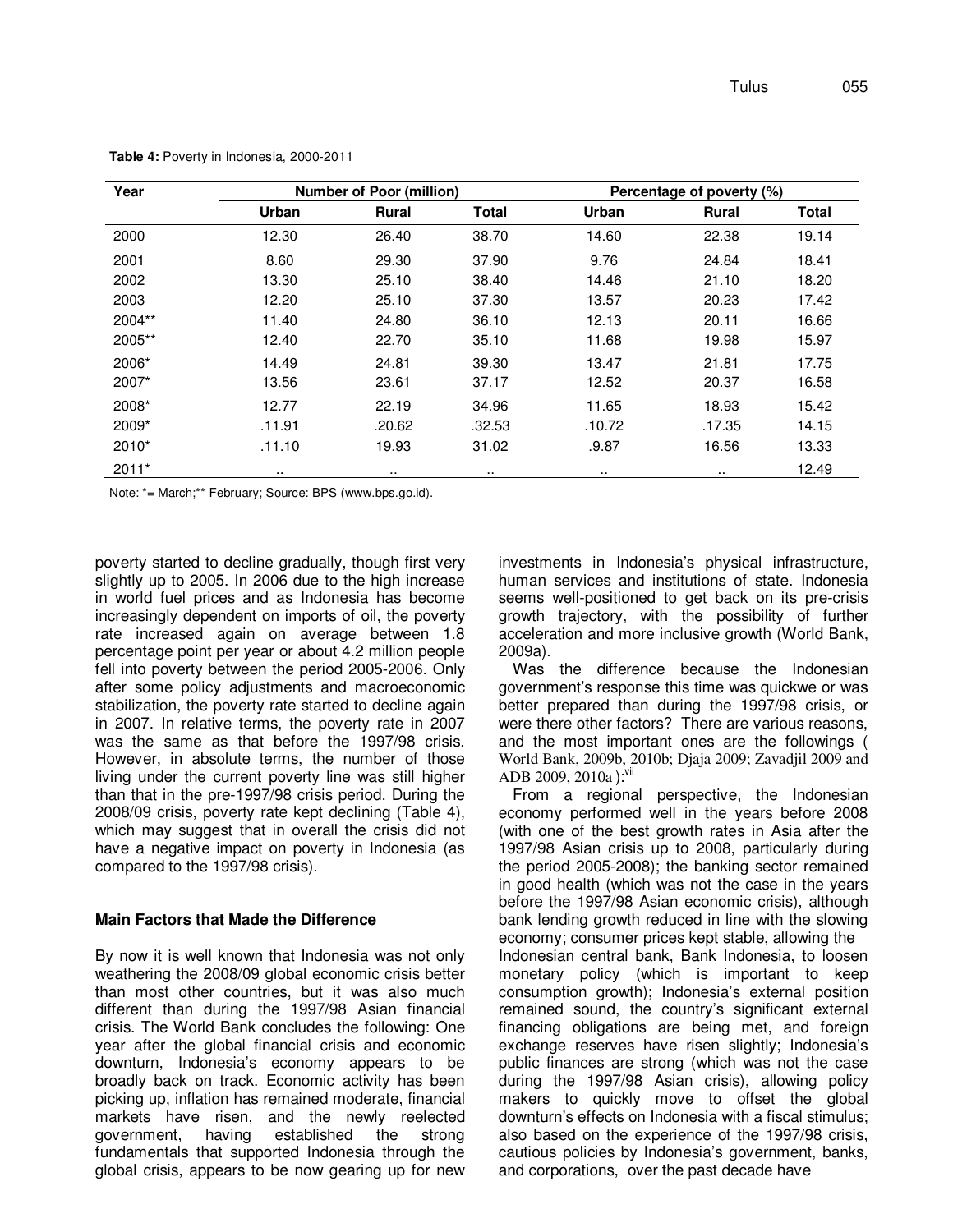resulted in low debt levels and limited refinancing needs. This served the country especially well in late 2008 and early 2009, when liquidity tightened around the world; compared with some Asian countries, Indonesia is a relatively "closed economy"( Djaja  $2009$ ;<sup>viii</sup> consumers kept spending despite the fact that banks tightened credits in late 2008. Much of this spending might also be linked to the election related activities; and based on the experience of the 1997/98 Asian crisis, this time the Indonesian government was quick and more active in response with appropriate measures to the crisis, e.g. by providing the stimulus through fiscal and monetary policies.

While the main reasons given by the Asian Development Bank, that made Indonesia was more resilience than other countries during the 2008/09 crisis are the followings (ADB, 2010b): the impact of a spike in risk aversion was muted by steady policy responses in Indonesia and the stabilising impact of co-ordinated global counter-measures on global financial markets; the income impact of the fall in commodity prices was mitigated by the fact that the preceding years had seen record high prices for these same commodities, allowing rural households to build up a savings buffer to help them smoothen out consumption spending; the global recession was of relatively short duration, the lagged effects of the financial crisis were avoided; the government's good housekeeping of previous years provided it with the space to take swifter and more effective policy responses than in previous episodes of external shocks; and the balance sheets of the banking, corporate, and household sectors were much stronger.

# **Concluding Remarks**

This study has examined the Indonesian experiences with two big economic crises namely the 1997/98 Asian financial crisis and the 2008/09 global economic crisis. From the Indonesian perspective, the 1997/98 crisis was significantly different from the 2008/09 crisis: the first was initially a currency crisis, while the second was a world demand crisis. The study comes with several important findings. First, the Indonesian economy was much more resilient to the last crisis as compared to the first crisis. During the first crisis, the Indonesian economic growth was negative and poverty increased significantly; whereas during the second crisis, Indonesia managed to keep a positive economic growth rate (though declined), and poverty kept declining. There were a number of reasons, and among them were the sound banking sector that Indonesia has achieved after the first crisis, and the better performance of the Indonesian

economy in the years before 2008.

Secondly, despite many laid-off workers in the formal sector, reported during the 2008/09 crisis period, the official (open) unemployment has not increased significantly. Even, by August 2009, the rate declined compared to the level by February 2009. The most possible reason for this was that most (if not all) of the laid off employees ended up in economic activities in the informal sector, either es low-paid workers or owners of micro or small businesses. This reason is most likely due to the fact that Indonesia does not have a social security system as the one known in the west which provides unemployment benefits to those who have none, while looking for jobs. Thus, for the laid off employees from the formal sector who were engaged in informal economic activities, they did that just as a means for them to survive. The informal sector has proved to be very important during the crisis as the last resort for them.

Thirdly, the poverty level in Indonesia has not increased as what happened during the 1997/98 crisis, when poverty rate increased from around 17.5 per cent in 1996 to 24.2 per cent in 1998 with the negative economic growth at around 13 per cent in 1998. Even, poverty kept decreasing during the 2008/09 crisis period. At least, two main reasons that can explain this. First, despite the crisis, Indonesia managed to keep a positive economic growth in 2009, although at a lower rate than in 2008. In other words, although many employees were laid off in the formal sector, many people still had their jobs. Second, as explained before, the informal sector has provided alternative income sources to the laid off employees, which kept them away from falling to poverty.

#### **REFERENCES**

- ADB (2009). Asian Development Outlook 2009 Update, Manila: Asian Development Bank
- ADB (2010a). Asian Development Outlook 2010, Manila: Asian Development Bank.
- ADB (2010b). "Impact and Policy Responses: Indonesia, Philippines and Thailand", Report 6, ADB Regional Forum on the Impact of Global Economic and Financial Crisis, 14-15 January, Manila: Asian Development Bank.
- ASEAN-World Bank (2009). "ASEAN Assessment o the Social Impacts of the Global Financial Crisis", A Snap-shot Report for notation at the 15th ASEAN Summit, 23 October, Cha-am Hua Hin, Thailand.
- Berg A (1999). "The Asia Crisis: Causes, Policy Responses, and Outcomes", International Monetary Fund Working Paper No.99/128, October, Washington, D.C.: International Monetary Fund.
- Chhibber A, Jayati GD, Thangavel P (2009). "The Global Financial Crisis and the Asia-Pacific region. A Synthesis Study Incorporating Evidence from Country Case Studies", UNDP Regional Centre in Asia and the Pacific, November, Bangkok.
- Chinn M, Kenneth K (2000). "International Capital Inflows, Domestic Financial Intermediation, and Financial Crisis under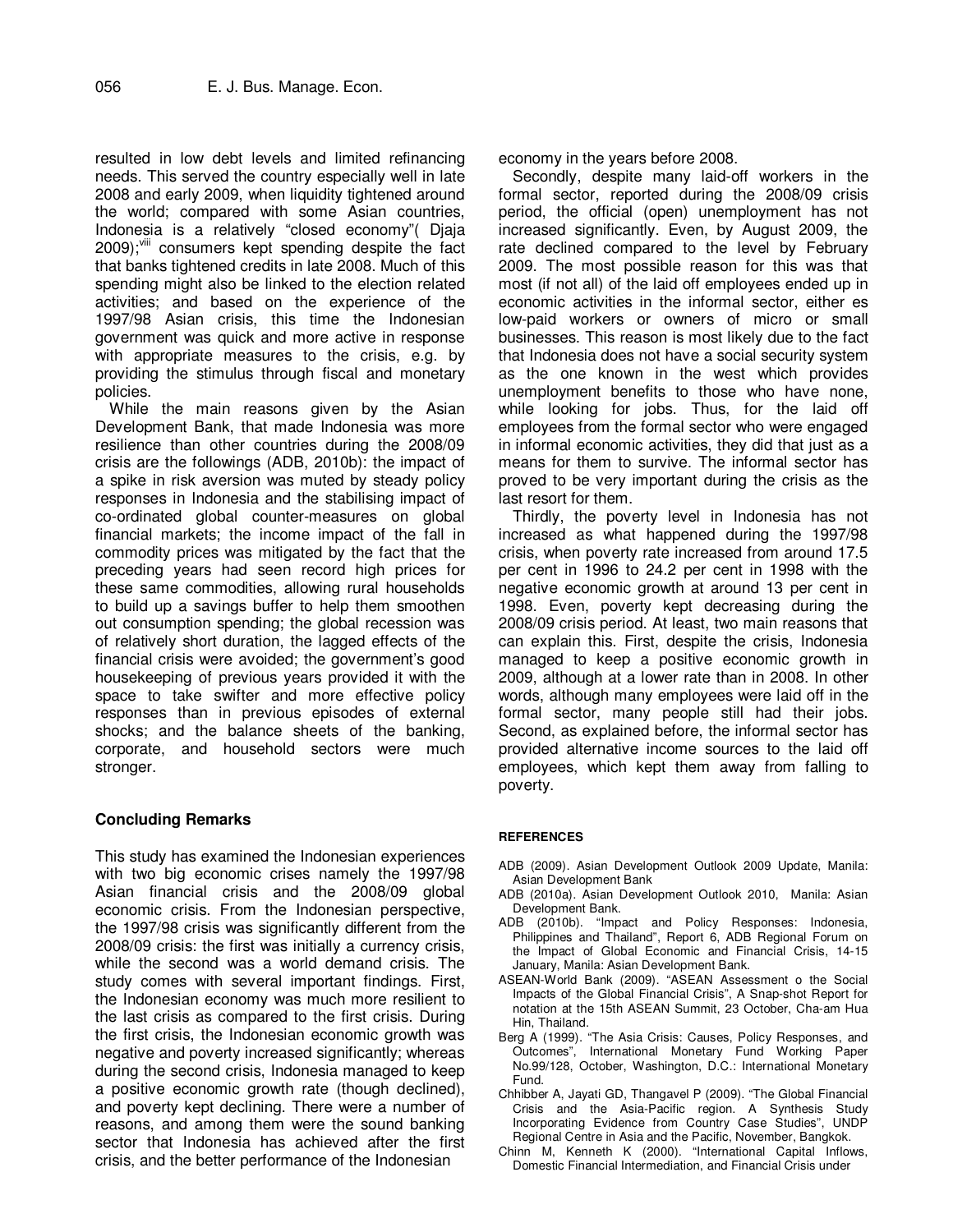Imperfect Information", Working Paper No.7, January, Santa Cruz Center for International Economics, Santa Cruz, California. Corsetti G (1998). "Interpreting the Asian Financial Crisis: Open

- Issues in Theory and Policy", Asian Dev. Rev. 16(2): 1-45. Corsetti G, Paolo P, Nouriel R (1999a). "What Caused the Asian
- Currency and Financial Crisis? Part I: Macroeconomic Overview", Japan and the World Economy, 11(October): 305- 373.
- Corsetti G, Paolo P, Nouriel R (1999b). "Paper Tigers? A Model of the Asian Crisis", Eur. Econ. Rev. 43 (June): 1211-1236.
- Corsetti G, Paolo P, Nouriel R (2001). "Fundamental Determinants of the Asian Crisis: The Role of Financial Fragility and External Imbalances", in Takatoshi Ito and Anne Krueger (eds.), Regional and Global Capital Flows: Macroeconomic Causes and Consequences, University of Chicago Press, Chicago.
- Djaja K (2009). "Impact of the Global Financial and Economic Crisis on Indonesia. A Rapid Assessment", paper prepared for the ILO, Secretary Coordinating Ministry for Economic Affairs , Indonesia
- Feridhanusetyawan T, Haryo A, Titik A (2000). "The Economic Crisis and the Manufacturing Industry: The Role of Industrial Networks", CSIS Working Paper Series WPE 053, January, Jakarta: Center for Strategy and International Study (CSIS).
- Griffith J, Stephany dan JAO (2009). "The Financial Crisis and Its Impacts on Developing countries", Working Paper No. 53, April, International Policy Center for Inclusive Growth, Brazil.
- ILO (2009). Labour and Social Trends in Indonesia 2009. Recovery and beyond through decent work, Jakarta: International Labour Organisation Office for Indonesia.
- IDS (2009). "Accounts of Crisis: Poor People's Experiences of the Food, Fuel and Financial Crisis in Five Countries", Report on a pilot study in Bangladesh, Indonesia, Jamaica, Kenya and Zambia, January-March 2009, 31 Maret, Institute of Development Studies, Sussex University (UK).
- Kenen P (1996). "Analyzing and Managing Exchange-Rate Crisis", Open Econ. Rev., 7 (January): 469-492.
- Krugman P (1979). "A Model of Balance of Payments Crises", J. Money, Credit Banking, 11 (August): 311-328.
- Krugman P (1996). "Are Currency Crises Self-Fulfilling?", in NBER Macroeconomics Annual, 1996, MIT Press, Cambridge, Mass.
- Obstfeld M (1986). "Rational and Self-Fulfilling Balance of Payments", American Econ. Rev., 76 (March): 72-81.
- Obstfeld M (1996). "Models of Currency Crises with Self-Fulfilling Features", Eur. Econ. Rev., 40 (April): 1037-1048.
- Obstfeld M (1997)."Destabilizing Effects of Exchange Rate Escape Clauses", J. Intl. Econ., 43 (August): 61-77.
- Obstfeld M, Kenneth R (1995). "The Mirage of Fixed Exchange Rates", Journal of Economics Perspectives, 9 (Fall): 73-96.
- Rajan RS (2001). "(Ir)relevance of Currency-Crisis Theory to the Devaluation and Collapse of the Thai Bath", Princeton Studies in International Economics, No.88, February, International Economics Section, Department of Economics, Princeton University, Princeton, New Jersey.
- Radelet S, Jeffrey S (1998a)." The Onset of the East Asian Financial Crisis", National Bureau of Economic Research Working Paper No.6680, August, Cambridge, Mass.: National Bureau of Economic Research (NBER).
- Radelet S, Jeffrey S (1998b)."The East Asian Financial Crisis: Diagnosis, Remedies, and Prospects", Brookings Papers on Econ. Activity, 1:1-74.
- Talvi E (1997). "Exchange Rate-Based Stabilization with Endogenous Fiscal Response", J. Dev. Econ., 54 (October): 59- 75.
- Tambunan T (2010). Global Economic Crisis and ASEAN Economy. Theory and Empirical Findings, Lambert Academic Publishing (LAP). Saarbrücken, Germany.
- World Bank (1998). Global Development Finance 1998, New York: Oxford University Press.
- World Bank (2009a). "Migration and Development Brief 10," July 13, Washington, D.C.
- World Bank (2009b). "Developing Indonesia's Crisis Monitoring and Response System", power point presentation, 6 June, World Bank Poverty Team, Jakarta.
- World Bank (2009c). "Battling the forces of global recession", a World Bank economic update for the East Asia and Pacific Region," April 2009, Bangkok.
- World Bank (2010a). Global Economic Prospect. Crisis, Finance and Growth 2010, Washington, D.C.
- World Bank (2010b). "Indonesia's Crisis Monitoring and Response System (CMRS). Analysis and Presentation of CMRS Data. First Round Summary Report, 25 January, Jakarta.
- Yudo T, Ira ST, Hadi S (2009). "The Impact of the Global Financial Crisis on Indonesia's Economy", Study Report submitted to The United Nations Development Programme (UNDP), September, Jakarta: Centre for Strategic and International Studies (CSIS).
- Zavadjil M (2009). "Indonesia's strong balance sheets—key to weathering the global financial crisis", 19, November, East Asia Forum.